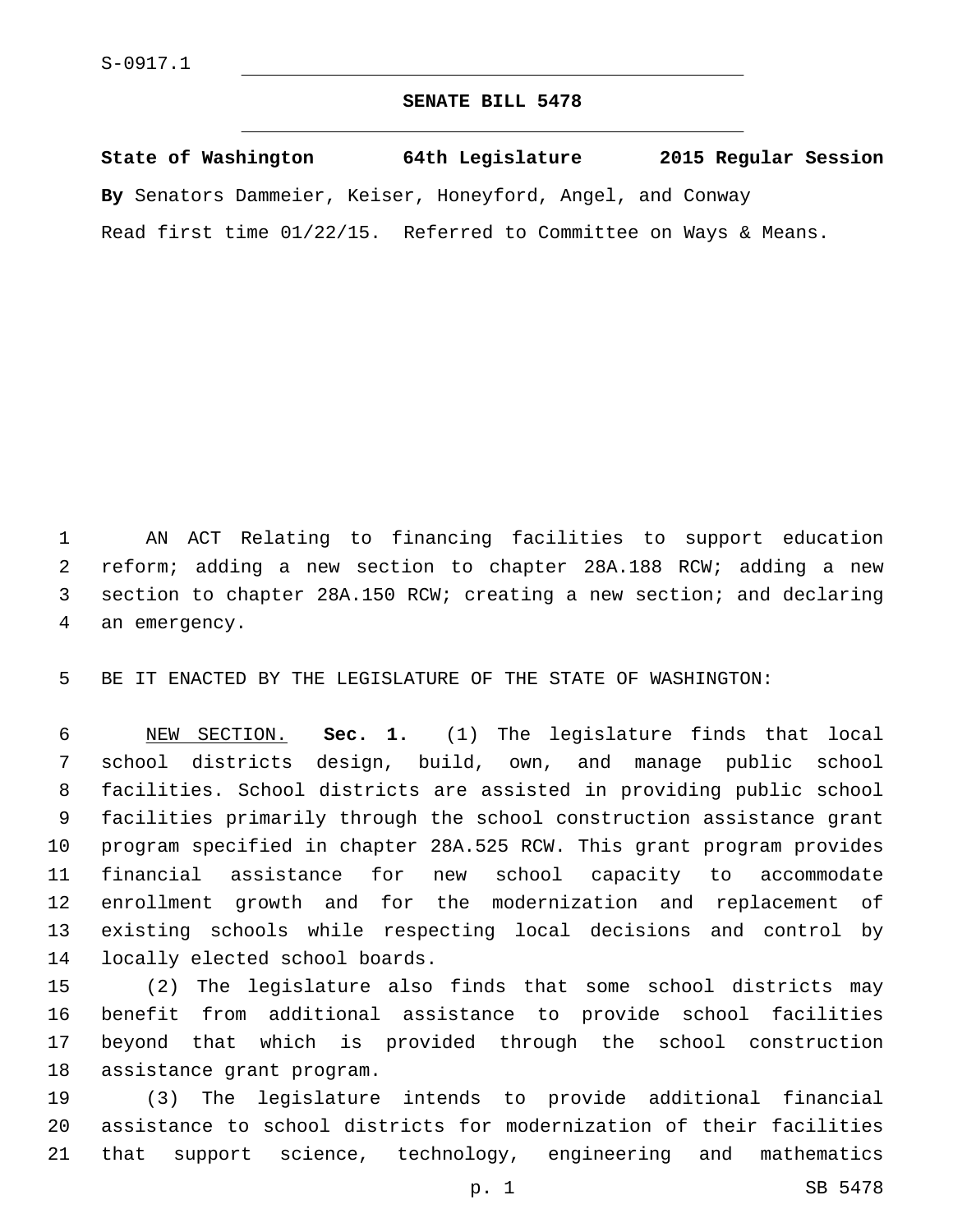education, and may be helpful to expand state-funded all-day 2 kindergarten.

 NEW SECTION. **Sec. 2.** A new section is added to chapter 28A.188 4 RCW to read as follows:

 (1) The legislature recognizes that to achieve improvements in science, technology, engineering, and mathematics literacy specialized school plant facilities are required. Adequate STEM facilities support interactive, project-based STEM curricula and support STEM teachers who are attempting to deliver interactive, project-based STEM curricula. The legislature also recognizes that to achieve expected improvements in STEM literacy the development and modernization of specialized STEM facilities must occur at a faster pace than the typical thirty to fifty-year cycle of modernizing or replacing school plant facilities. The legislature intends to speed up the development and modernization of specialized STEM facilities through the grant program described in this section.

 (2) The specialized STEM facility grant program must be administered by the superintendent of public instruction in consultation with the STEM education innovation alliance specified in RCW 28A.188.030 and the statewide STEM organization specified in RCW 28A.188.050. The superintendent of public instruction must develop grant application materials in consultation with the statewide STEM organization, must review applications for accuracy and financial reasonableness, and must administer awarded grants. With funds specifically appropriated for this purpose, the superintendent of public instruction must contract with the statewide STEM organization specified in RCW 28A.188.050 to evaluate applications against the criteria specified in subsection (4) of this section and recommend a single rank-ordered list of grant applications. The superintendent of public instruction may modify the rank-ordered list received by the statewide STEM organization for inclusion in the office's capital budget request, but must also submit to the governor and fiscal committees of the legislature the original ranking by the statewide STEM organization with explanations for any changes made to the ranking. The governor may use the original list prepared by the statewide STEM organization or may consider any changes recommended by the office of the superintendent of public instruction in 38 preparing the governor's capital budget request.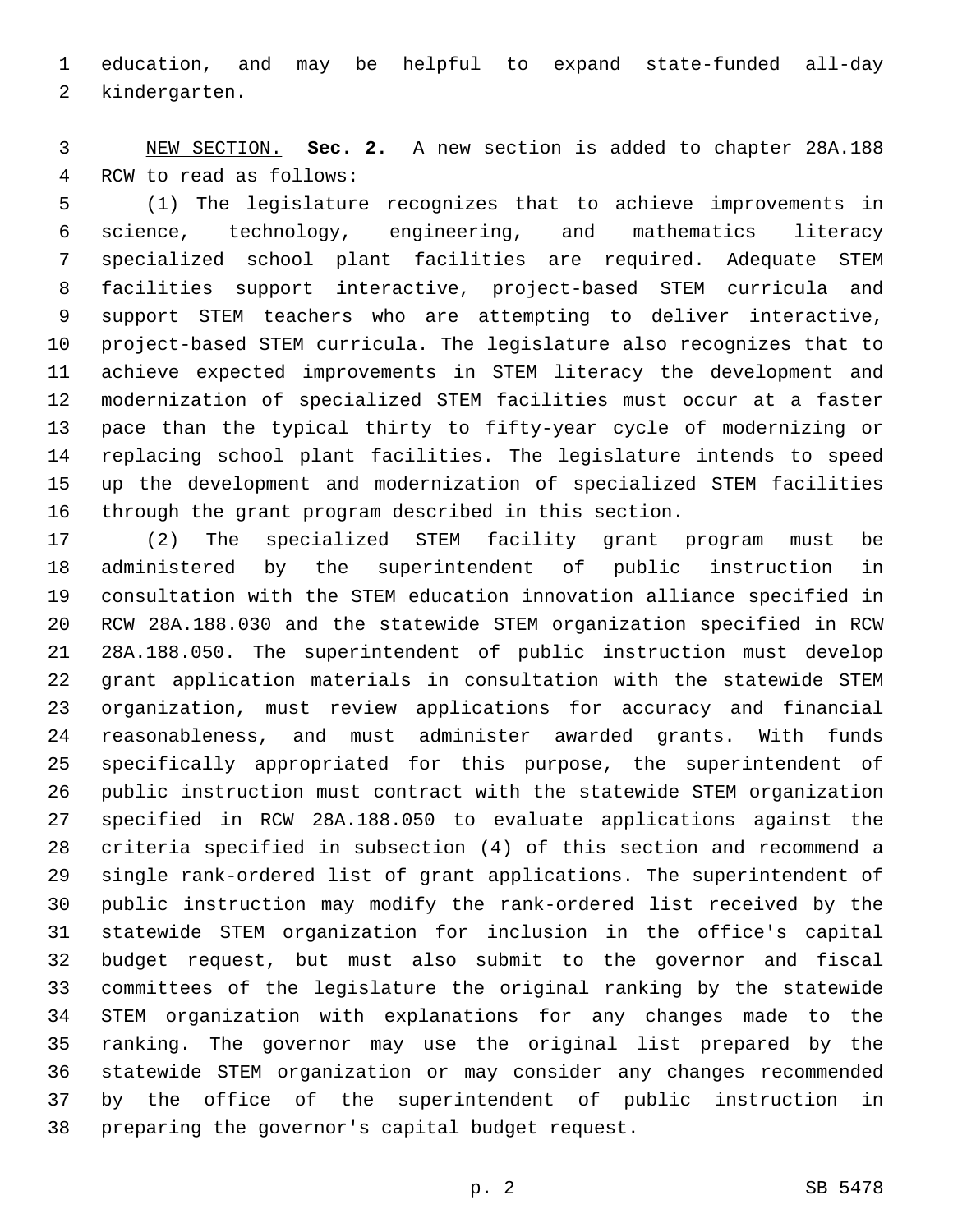(3) One hundred percent of project costs are eligible for grants 2 under this program for:

 (a) Facilities owned by public school districts or public charter schools used for grades nine through twelve;4

 (b) Facilities built or modernized more than ten years prior to 6 the grant application; and

 (c) Project costs for design, construction, project management, capitalized and noncapitalized equipment and fixtures, and necessary utility, educational technology infrastructure, and information technology systems upgrades to support the specialized STEM 11 facilities.

 (4) The criteria listed in this subsection must be used to rank grant requests. In applying these criteria, the statewide STEM organization should seek to recommend funding for projects that modernize the most inadequate facilities, to be used by the most qualified STEM teachers, expected to result in the greatest gains in STEM literacy for the greatest number of students for the aggregate amount of proposed grant funding, while improving specialized STEM facilities in rural, suburban, and urban districts in all parts of  $the state.$  The criteria are:

 (a) The extent that existing STEM facilities are inadequate including the lack of adequate STEM facilities to meet graduation 23 requirements in RCW 28A.150.220;

 (b) A demonstration that existing STEM faculty are in place and are qualified to deliver an interactive, project-based STEM curriculum in the proposed specialized STEM facilities, or a plan and 27 budget are in place to recruit or train such STEM faculty;

 (c) The expected gains in STEM literacy that are expected from the proposed specialized STEM facilities in comparison to the 30 proposed project costs;

 (d) The STEM facilities are needed in schools with the highest 32 free and reduced-price school lunch enrollment percentages;

 (e) A broad distribution of grants across the state benefiting 34 rural, suburban, and urban districts; and

 (f) Economic conditions within the district that limit the ability of the district to finance the necessary classroom space from local sources.37

 (5) Modernized spaces funded with this grant program in the prior ten years are not eligible to receive state funding for modernization through this grant program or the school construction assistance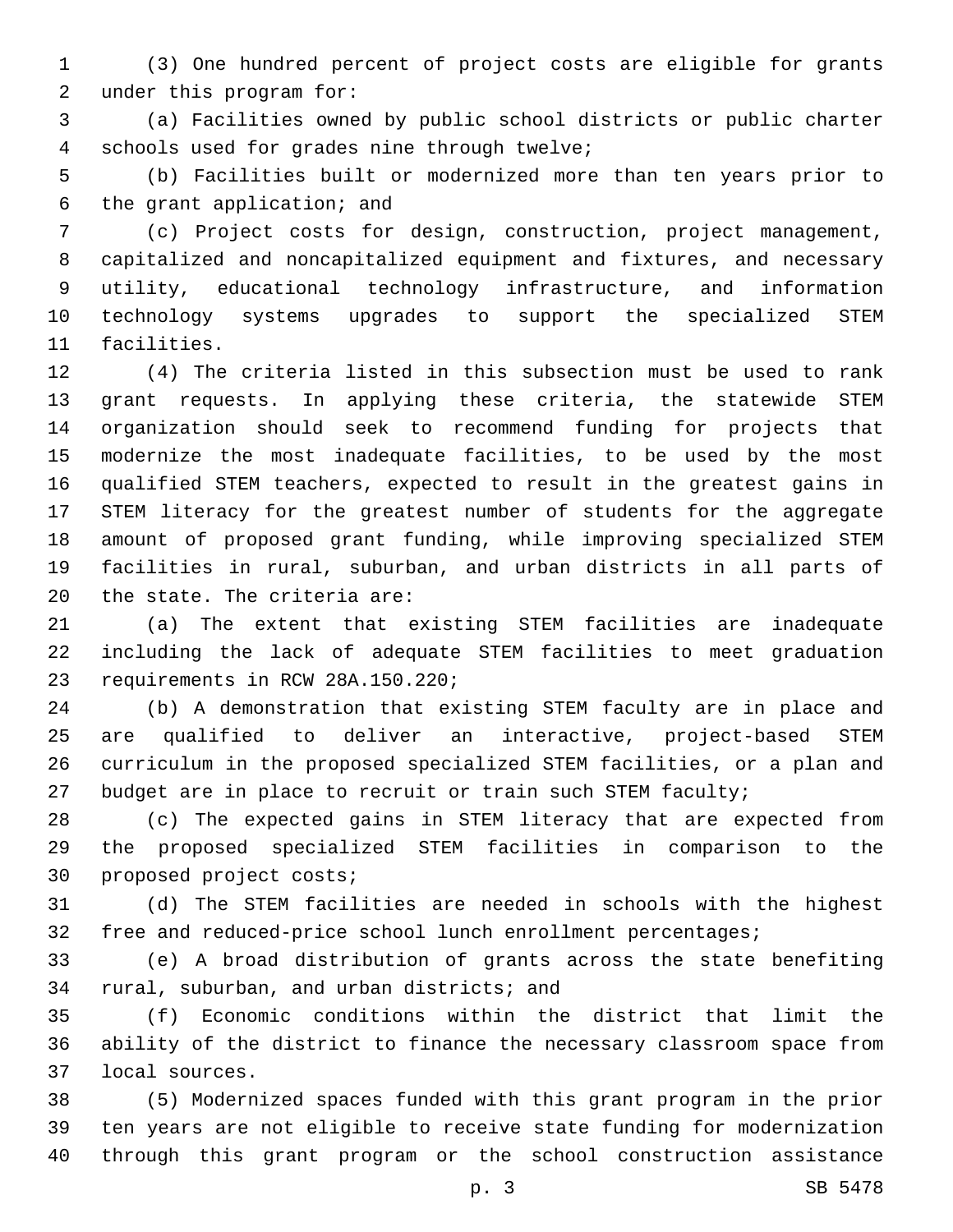program for the space that has been modernized with this grant program. The office of the superintendent of public instruction shall write rules to ensure new space added with funding provided by this grant is included in the eligible inventory for the school 5 construction assistance program.

 (6) The office of the superintendent of public instruction, in consultation with the STEM education innovation alliance, must prepare a plan for evaluating the student performance outcomes resulting from the STEM facility grant program. The evaluation plan and estimated cost must be submitted to the appropriate committees of the legislature by January 1, 2016. The evaluation plan must provide an initial evaluation report on student outcomes by January 1, 2023. The report must also consider options for expanding the grant program to improve specialized STEM facilities for middle and elementary 15 schools.

 NEW SECTION. **Sec. 3.** A new section is added to chapter 28A.150 17 RCW to read as follows:

 (1) The legislature recognizes that some school districts may need additional financial assistance to provide classroom capacity to support the phase-in of state-funded all-day kindergarten specified in this chapter even though the school construction assistance program under chapter 28A.525 RCW has included all-day kindergarten in the calculation of necessary classroom space since 2001. The legislature intends to assist school districts in the phase-in of all-day kindergarten with the grant program described in this 26 section.

 (2) The all-day kindergarten facility grant program must be administered by the superintendent of public instruction in consultation with an advisory committee. The advisory committee must include three school district facility managers, one each from an urban, suburban, and rural school district, selected by the superintendent of public instruction, and four community members selected by the governor representing parents and organizations concerned with early education and student academic performance. The superintendent of public instruction must develop grant application materials in consultation with the advisory committee, must review applications for accuracy and financial reasonableness, and must administer awarded grants. The advisory committee must review applications against the criteria specified in subsection (4) of this

p. 4 SB 5478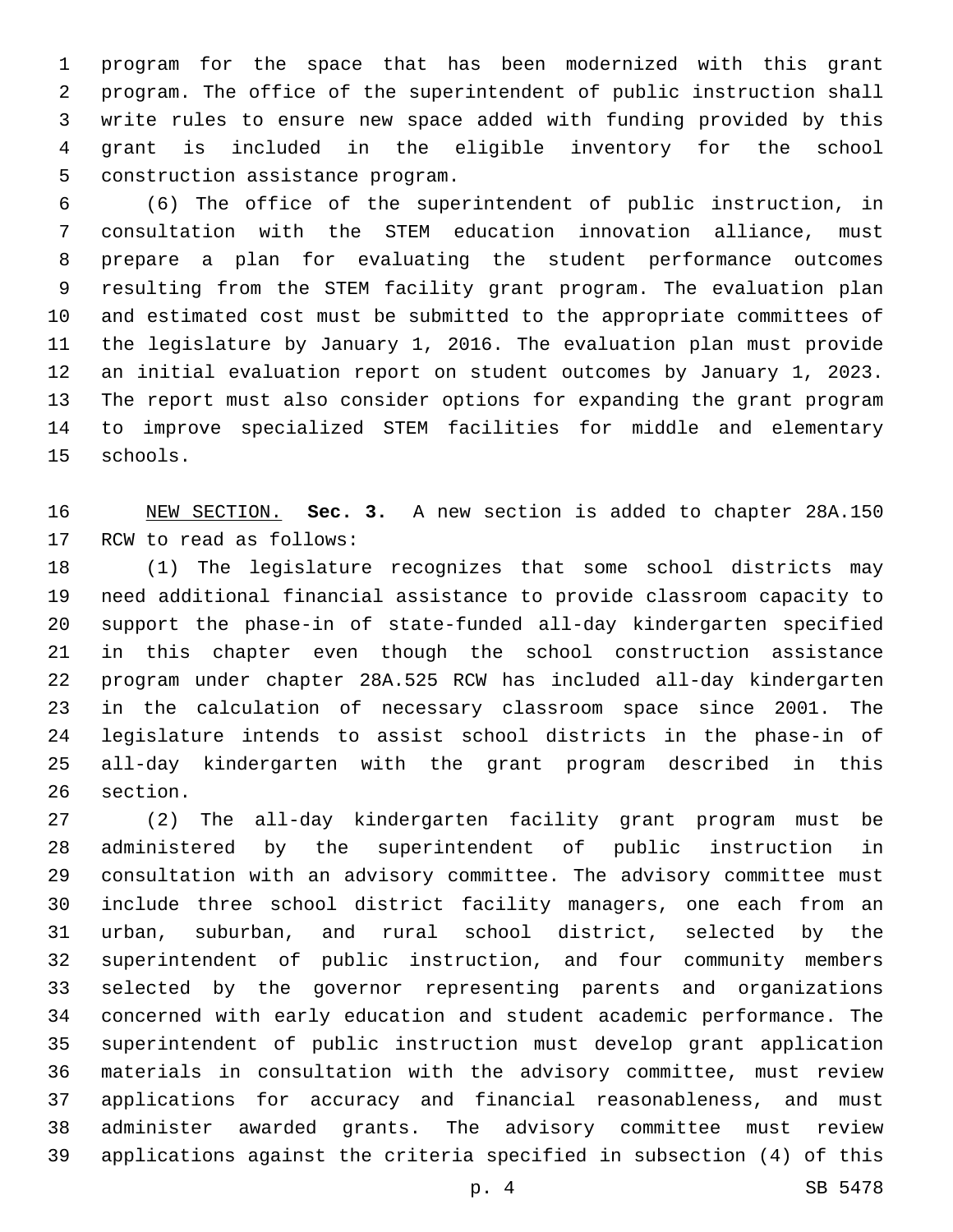section and recommend a single rank-ordered list. The superintendent of public instruction may modify the rank-ordered list received by the advisory committee for inclusion in the agency's capital budget request, but must also submit to the governor and fiscal committees of the legislature the original ranking by the advisory committee with explanations for any changes made to the ranking. The governor may use the original list prepared by the advisory committee or may consider any changes recommended by the office of the superintendent of public instruction in preparing the governor's capital budget 10 request.

 (3) One hundred percent of project costs necessary to provide additional classroom space at existing elementary schools are eligible for kindergarten classroom grants under this program for:

 (a) Facilities owned by public school districts or public charter 15 schools;

(b) Facilities built or modernized prior to 2003; and

 (c) Project costs for design, construction, purchase, and installation of modular buildings, project management, capitalized equipment, and fixtures. Costs for purchase or lease of portables or other facilities not installed on permanent foundations are not 21 eligible.

 (4) The criteria listed in this subsection must be used to rank grant requests. In applying these criteria, the advisory committee should seek to recommend funding for projects that provide necessary classroom space in districts furthest behind in implementing state- funded all-day kindergarten, or for districts that have implemented state-funded all-day kindergarten in temporary spaces, with the highest enrollment percentages of students eligible for free and reduced-price school lunches, in districts least able to provide the necessary classroom space from local sources. The criteria are:

 (a) The extent that implementing state-funded all-day kindergarten may be assisted by additional classroom capacity as verified by site visits by the office of the superintendent of public instruction. School districts that have implemented state-funded all- day kindergarten in temporary spaces must be ranked as high as schools not having implemented state-funded all-day kindergarten due to a lack of space. For the purposes of this subsection, temporary spaces mean spaces that are not designed as a classroom nor typically used as a classroom, such as the library, auditorium, gymnasium, or in neighboring community facilities not owned by the district;